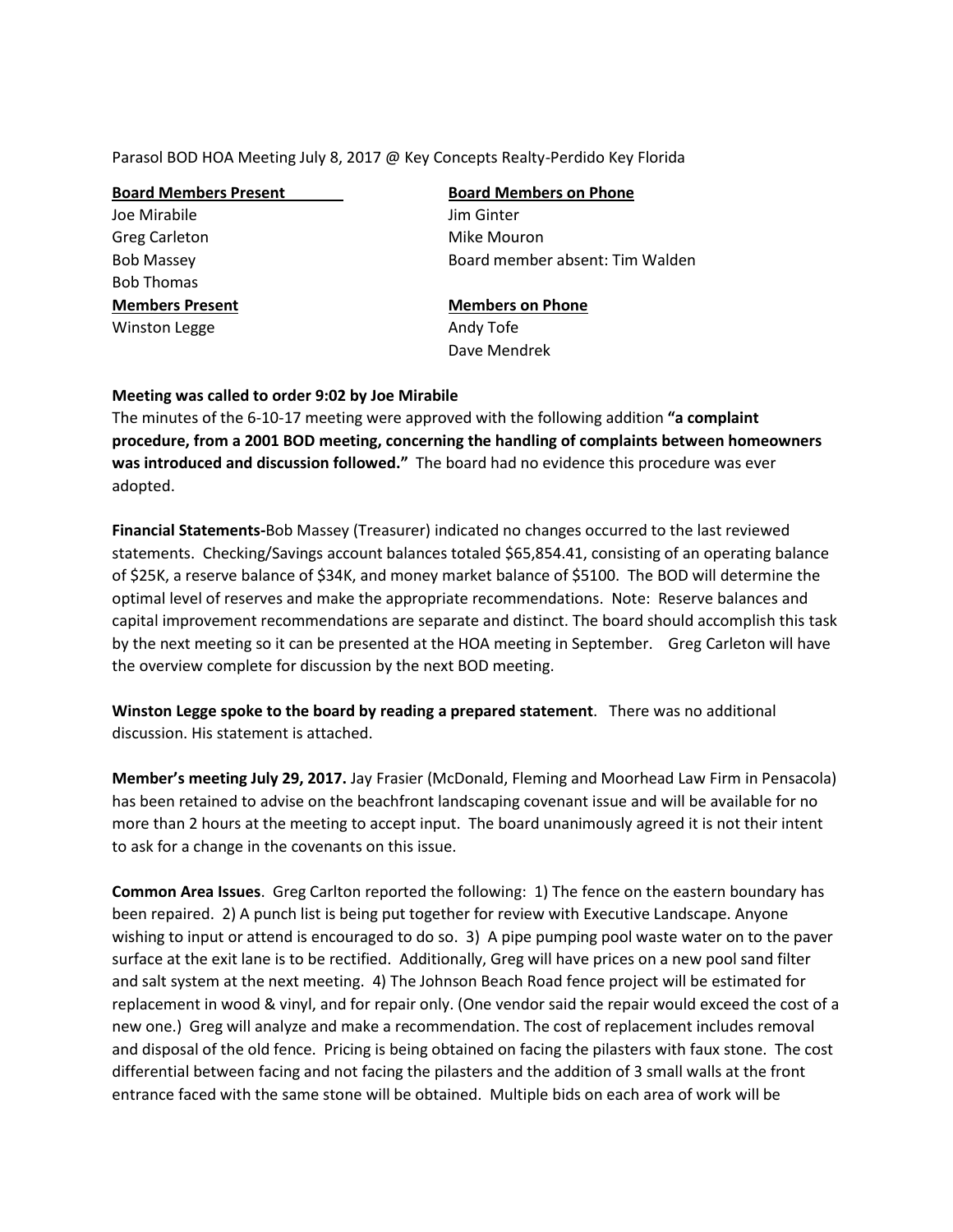obtained. Jim Ginter stated data obtained by the owner survey indicated the respondents felt overwhelmingly the Johnson Beach Road fence was at the top of the list of things to be addressed. In addition, the homeowners also believe items needing attention should be brought to current standards/technology and beyond where prudent.

**Review of Written Contracts**. Bob Massey reviewed the written service contracts and will summarize for the next board meeting. Three of four are only 1 page. Each are for 1 year with a 30 day termination clause by either party without penalty.

**Entrance Gates**. The entrance and exit gates are out of square and leaning. Card swipe as an entrance process as recently installed by Lost Key was also discussed. Mike Mouron indicated FOBs are an alternative. An evaluation of updated methods for gate entry will occur.

**Beach Signage.** Greg Carleton will initiate an evaluation of the kind of signs, the language and positioning. The primary intention is to communicate that Parasol is a private beach. Winston Legge suggested examining what La Playa and others have on their signs. Greg will research all issues and make recommendations. Security locks on the walkovers to prevent trespassing are also under consideration.

**Reserves and Assessments-** Bob Massey asked if project funding would be by assessment or building excess reserves over time. There was agreement that an optimal level of reserves should be maintained. The board's intent is not to build an excessive reserve fund.

**Parasol as a 'Diamond in the Rough'-** Bob Massey stated the idea of investing money in capital improvements in the common areas was important, however, it is counter-productive if we did not have the homeowners/lot owners taking care of their property. Such things as painting, lawn care, fence maintenance, building condition, etc. are essential to maintaining value and an aesthetically pleasing environment. The board agreed. Bob will draft a position paper on homeowner responsibility. Greg indicated that the Grand Caribbean sprinkler was discoloring our fence and Cherie was asked to contact Grand Caribbean management.

**August Meeting**- August 5 @ 9 am was set. Meeting adjourned at 9:50

Legge Submittal